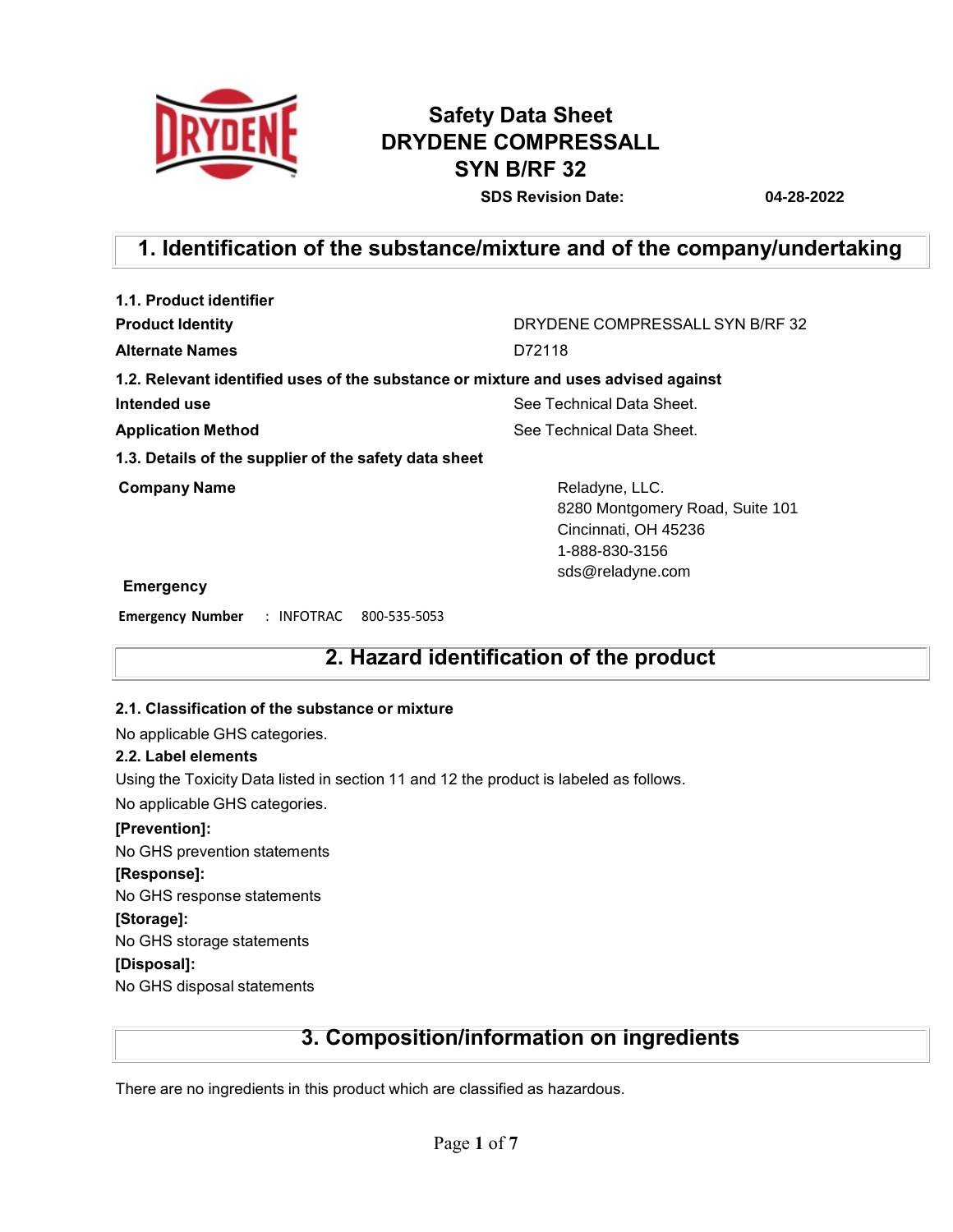## **4. First aid measures**

### **4.1. Description of first aid measures**

| General                                                          | In all cases of doubt, or when symptoms persist, seek medical attention.<br>Never give anything by mouth to an unconscious person.                                                                                                        |  |
|------------------------------------------------------------------|-------------------------------------------------------------------------------------------------------------------------------------------------------------------------------------------------------------------------------------------|--|
| <b>Inhalation</b>                                                | Remove to fresh air, keep patient warm and at rest. If breathing is irregular or stopped, give<br>artificial respiration. If unconscious place in the recovery position and obtain immediate<br>medical attention. Give nothing by mouth. |  |
| <b>Eyes</b>                                                      | Irrigate copiously with clean water for at least 15 minutes, holding the eyelids apart and<br>seek medical attention.                                                                                                                     |  |
| <b>Skin</b>                                                      | Remove contaminated clothing. Wash skin thoroughly with soap and water or use a<br>recognized skin cleanser.                                                                                                                              |  |
| Ingestion                                                        | If swallowed obtain immediate medical attention. Keep at rest. Do NOT induce vomiting.                                                                                                                                                    |  |
| 4.2. Most important symptoms and effects, both acute and delayed |                                                                                                                                                                                                                                           |  |
| Overview                                                         | No specific symptom data available.<br>See section 2 for further details.                                                                                                                                                                 |  |

# **5. Fire-fighting measures**

### **5.1. Extinguishing media**

Dry chemical, foam, carbon dioxide or water spray.

#### **5.2. Special hazards arising from the substance or mixture**

Hazardous decomposition: None under normal use.

#### **5.3. Advice for fire-fighters**

In the event of fire, wear full protective clothing and NIOSH Approved Self-contained breathing apparatus with full face piece operated in the pressure demand or other positive pressure mode. Move container from fire area if it can be done without risk. Use water to keep fire exposed containers cool and disperse vapors.

### **ERG** Guide No.

### **6. Accidental release measures**

#### **6.1. Personal precautions, protective equipment and emergency procedures**

Evacuate personnel to safe areas. Use personal protective equipment.

#### **6.2. Environmental precautions**

Do not allow spills to enter drains or waterways.

Use good personal hygiene practices. Wash hands before eating, drinking, smoking or using toilet. Promptly remove soiled clothing and wash thoroughly before reuse.

### **6.3. Methods and material for containment and cleaning up**

Use a non-combustible material like vermiculite, sand or earth to soak up product and place in a container for later disposal.

Dike for disposal and cover with wet sand or earth.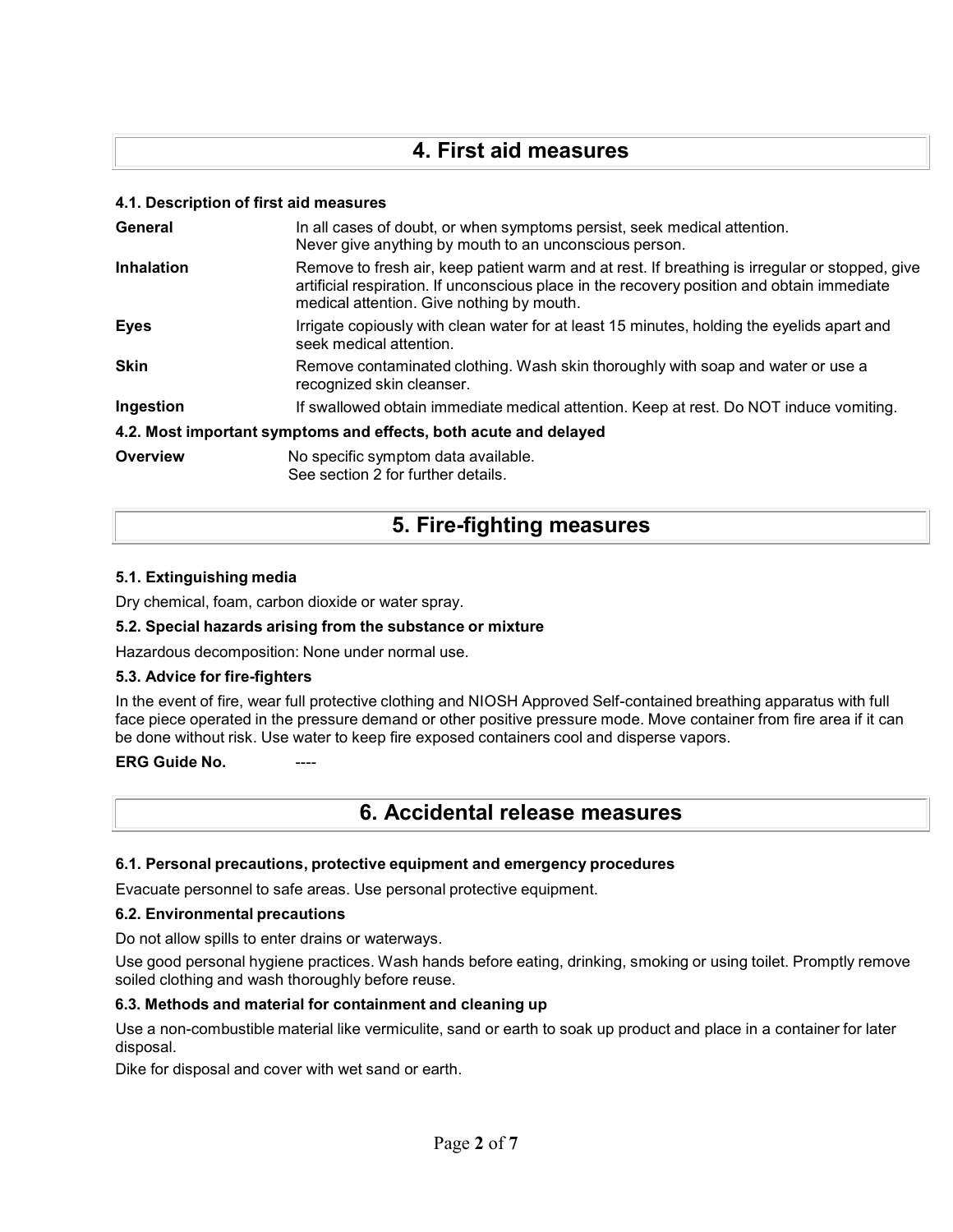### **7.1. Precautions for safe handling**

See section 2 for further details.

### **7.2. Conditions for safe storage, including any incompatibilities**

Handle containers carefully to prevent damage and spillage.

Store in a cool dry place.

Keep containers tightly closed.

Incompatible materials: Incompatible with strong oxidizing agents

See section 2 for further details.

### **7.3. Specific end use(s)**

No data available.

# **8. Exposure controls and personal protection**

### **8.1. Control parameters**

**There are no ingredients in this product which are classified as hazardous.**

| 8.2. Exposure controls      |                                                                                                                                                                                                                                                                                                                                        |
|-----------------------------|----------------------------------------------------------------------------------------------------------------------------------------------------------------------------------------------------------------------------------------------------------------------------------------------------------------------------------------|
| <b>Respiratory</b>          | If workers are exposed to concentrations above the exposure limit they must use the<br>appropriate, certified respirators.                                                                                                                                                                                                             |
| <b>Eyes</b>                 | Safety glasses with side shields                                                                                                                                                                                                                                                                                                       |
| <b>Skin</b>                 | Overalls which cover the body, arms and legs should be worn. Skin should not be exposed.<br>All parts of the body should be washed after contact.                                                                                                                                                                                      |
| <b>Engineering Controls</b> | Provide adequate ventilation. Where reasonably practicable this should be achieved by the<br>use of local exhaust ventilation and good general extraction. If these are not sufficient to<br>maintain concentrations of particulates and any vapor below occupational exposure limits<br>suitable respiratory protection must be worn. |
| <b>Other Work Practices</b> | Use good personal hygiene practices. Wash hands before eating, drinking, smoking or<br>using toilet. Promptly remove soiled clothing and wash thoroughly before reuse.                                                                                                                                                                 |

## **9. Physical and chemical properties**

| Appearance                                   | Clear and bright                           |
|----------------------------------------------|--------------------------------------------|
| Odor                                         | Mild                                       |
| Odor threshold                               | Not Measured                               |
| pH                                           | Not Measured                               |
| Melting point / freezing point               | Not Measured                               |
| <b>Pour Point</b>                            | -40C                                       |
| Initial boiling point and boiling range      | Not Measured                               |
| <b>Flash Point</b>                           | 175C                                       |
| Evaporation rate (Ether = $1$ )              | Not Measured                               |
| Flammability (solid, gas)                    | Not Applicable                             |
| Upper/lower flammability or explosive limits | <b>Lower Explosive Limit: Not Measured</b> |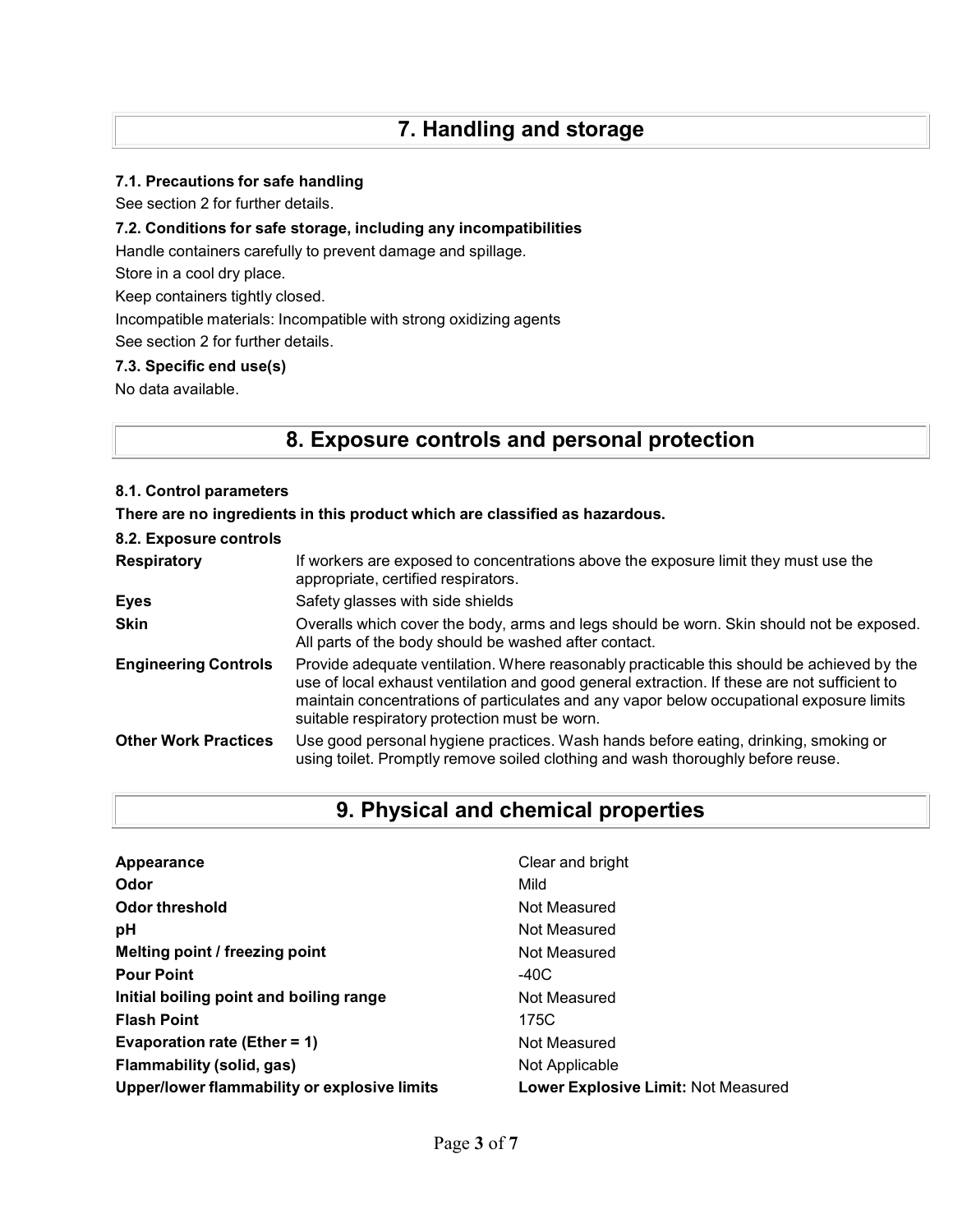| Vapor pressure (Pa)                             |
|-------------------------------------------------|
| <b>Vapor Density</b>                            |
| <b>Specific Gravity</b>                         |
| <b>Solubility in Water</b>                      |
| Partition coefficient n-octanol/water (Log Kow) |
| <b>Auto-ignition temperature</b>                |
| Decomposition temperature                       |
| Viscosity (cSt)                                 |
| 9.2. Other information                          |

### **Upper Explosive Limit:** Not Measured **Not Measured Not Measured Not Measured Not Measured Not Measured Not Measured Not Measured Viscosity (cSt)** 32.0 @ 40C

## No other relevant information.

### **10. Stability and reactivity**

### **10.1. Reactivity** Hazardous Polymerization will not occur. **10.2. Chemical stability** Stable under normal circumstances. **10.3. Possibility of hazardous reactions** No data available. **10.4. Conditions to avoid** None known. **10.5. Incompatible materials** Incompatible with strong oxidizing agents **10.6. Hazardous decomposition products** None under normal use.

# **11. Toxicological information**

### **Acute toxicity**

Product is safe for intended use based on the formulation, testing results and the long history of safe consumer use. There are no ingredients in this product which are classified as hazardous.

Note: When no route specific LD50 data is available for an acute toxin, the converted acute toxicity point estimate was used in the calculation of the product's ATE (Acute Toxicity Estimate).

| <b>Classification</b>         | Category | <b>Hazard Description</b> |
|-------------------------------|----------|---------------------------|
| Acute toxicity (oral)         | $- - -$  | Not Applicable            |
| Acute toxicity (dermal)       | ---      | Not Applicable            |
| Acute toxicity (inhalation)   | $- - -$  | Not Applicable            |
| Skin corrosion/irritation     | ---      | Not Applicable            |
| Serious eye damage/irritation |          | Not Applicable            |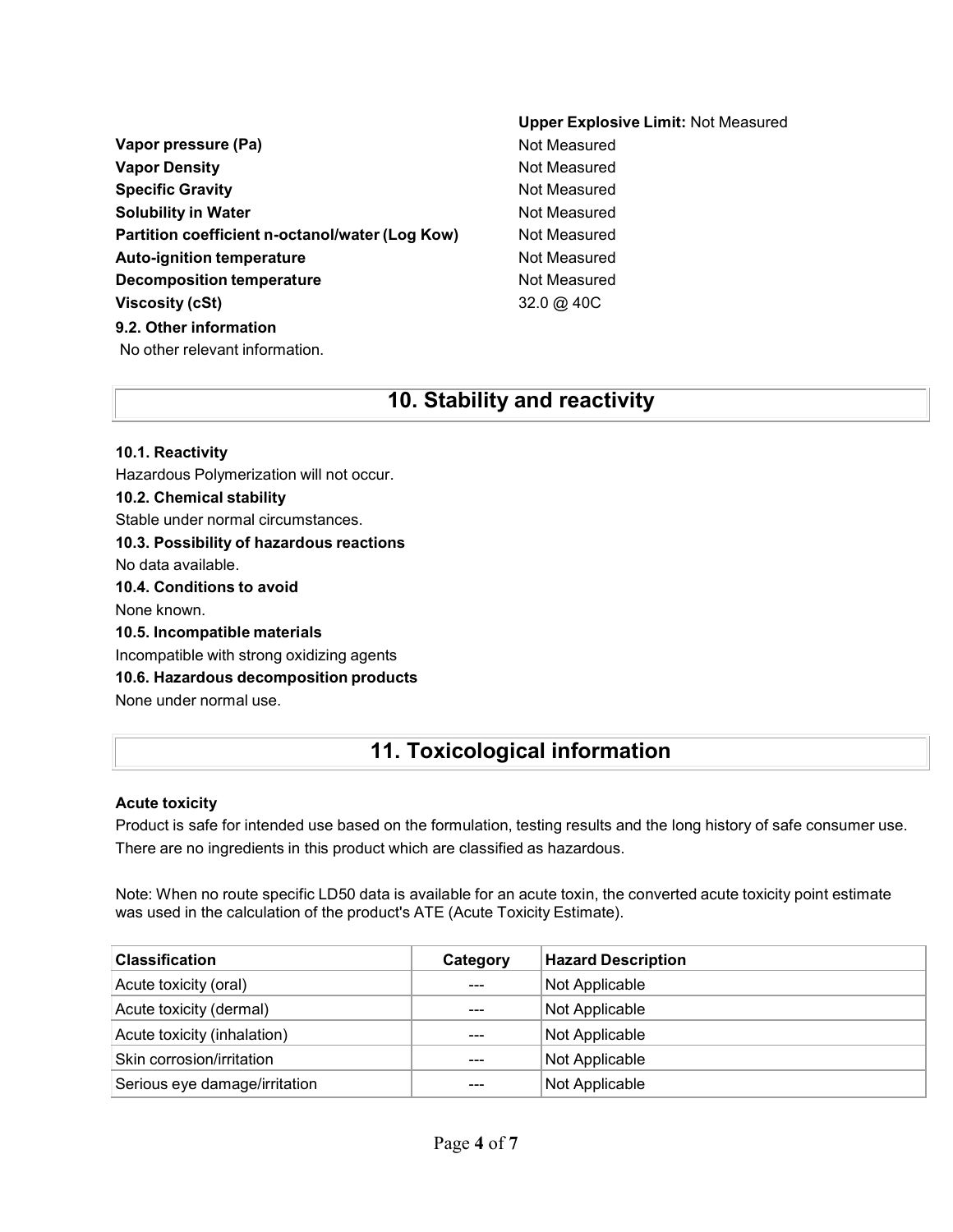| Respiratory sensitization | --- | Not Applicable |
|---------------------------|-----|----------------|
| Skin sensitization        |     | Not Applicable |
| Germ cell mutagenicity    | --- | Not Applicable |
| Carcinogenicity           |     | Not Applicable |
| Reproductive toxicity     | --- | Not Applicable |
| STOT-single exposure      | --- | Not Applicable |
| STOT-repeated exposure    |     | Not Applicable |
| Aspiration hazard         |     | Not Applicable |

# **12. Ecological information**

### **12.1. Toxicity**

No additional information provided for this product. See Section 3 for chemical specific data.

### **Aquatic Ecotoxicity**

There are no ingredients in this product which are classified as hazardous.

### **12.2. Persistence and degradability**

There is no data available on the preparation itself.

**12.3. Bioaccumulative potential**

Not Measured

### **12.4. Mobility in soil**

No data available.

### **12.5. Results of PBT and vPvB assessment**

This product contains no PBT/vPvB chemicals.

### **12.6. Other adverse effects**

No data available.

# **13. Disposal considerations**

### **13.1. Waste treatment methods**

Observe all federal, state and local regulations when disposing of this substance.

| <b>14. Transport information</b>    |                                                              |                                                                 |                           |
|-------------------------------------|--------------------------------------------------------------|-----------------------------------------------------------------|---------------------------|
|                                     | <b>DOT (Domestic Surface)</b><br>Transportation)             | IMO / IMDG (Ocean<br>Transportation)                            | <b>ICAO/IATA</b>          |
| 14.1. UN number                     | Not Applicable                                               | Not Regulated                                                   | Not Regulated             |
| 14.2. UN proper shipping<br>name    | Not Regulated                                                | Not Regulated                                                   | Not Regulated             |
| 14.3. Transport hazard<br>class(es) | <b>DOT Hazard Class: Not</b><br>Applicable<br>DOT Label: --- | <b>IMDG: Not Applicable</b><br><b>Sub Class: Not Applicable</b> | Air Class: Not Applicable |
| 14.4. Packing group                 | Not Applicable                                               | Not Applicable                                                  | Not Applicable            |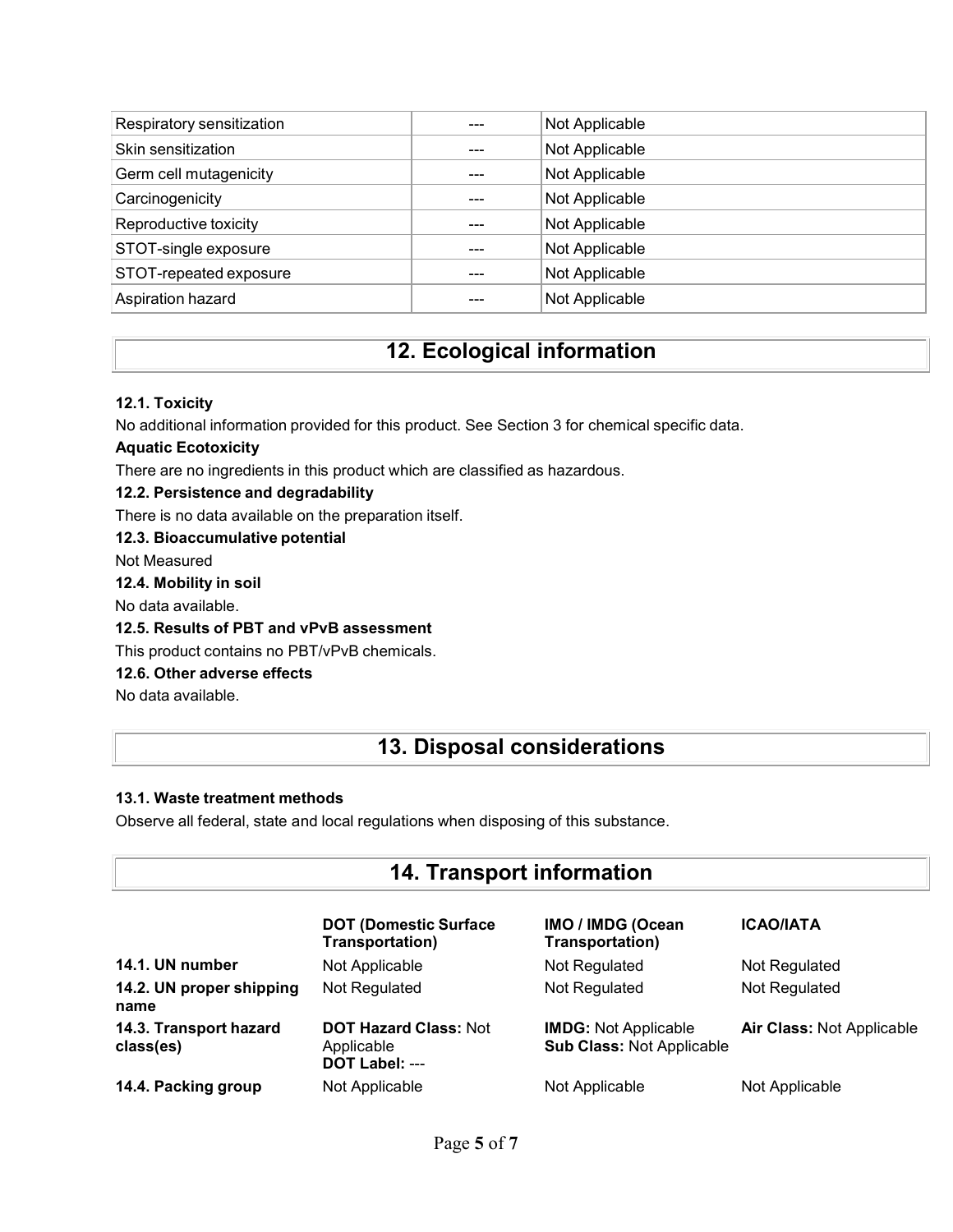### **14.5. Environmental hazards**

**IMDG** Marine Pollutant: No

### **14.6. Special precautions for user**

No further information

| 15. Regulatory information                          |                                                                                                                      |  |  |
|-----------------------------------------------------|----------------------------------------------------------------------------------------------------------------------|--|--|
| <b>Regulatory Overview</b>                          | The regulatory data in Section 15 is not intended to be all-inclusive, only selected<br>regulations are represented. |  |  |
| <b>Toxic Substance</b><br><b>Control Act (TSCA)</b> | All components of this material are either listed or exempt from listing on the TSCA<br>Inventory.                   |  |  |
| <b>WHMIS Classification</b>                         | Not Regulated                                                                                                        |  |  |
| <b>US EPA Tier II Hazards</b>                       | Fire: No                                                                                                             |  |  |
|                                                     | <b>Sudden Release of Pressure: No</b>                                                                                |  |  |
|                                                     | <b>Reactive: No</b>                                                                                                  |  |  |
|                                                     | Immediate (Acute): No                                                                                                |  |  |
|                                                     | Delayed (Chronic): No                                                                                                |  |  |

### **EPCRA 311/312 Chemicals and RQs:**

To the best of our knowledge, there are no chemicals at levels which require reporting under this statute.

#### **EPCRA 302 Extremely Hazardous :**

To the best of our knowledge, there are no chemicals at levels which require reporting under this statute.

#### **EPCRA 313 Toxic Chemicals:**

To the best of our knowledge, there are no chemicals at levels which require reporting under this statute.

#### **Proposition 65 - Carcinogens (>0.0%):**

To the best of our knowledge, there are no chemicals at levels which require reporting under this statute.

### **Proposition 65 - Developmental Toxins (>0.0%):**

To the best of our knowledge, there are no chemicals at levels which require reporting under this statute.

#### **Proposition 65 - Female Repro Toxins (>0.0%):**

To the best of our knowledge, there are no chemicals at levels which require reporting under this statute.

### **Proposition 65 - Male Repro Toxins (>0.0%):**

To the best of our knowledge, there are no chemicals at levels which require reporting under this statute.

### **N.J. RTK Substances (>1%) :**

To the best of our knowledge, there are no chemicals at levels which require reporting under this statute.

#### **Penn RTK Substances (>1%) :**

To the best of our knowledge, there are no chemicals at levels which require reporting under this statute.

### **16. Other information**

The information and recommendations contained herein are based upon data believed to be correct. However, no guarantee or warranty of any kind, expressed or implied, is made with respect to the information contained herein. We accept no responsibility and disclaim all liability for any harmful effects which may be caused by exposure to our products. Customers/users of this product must comply with all applicable health and safety laws, regulations, and orders.

The full text of the phrases appearing in section 3 is: